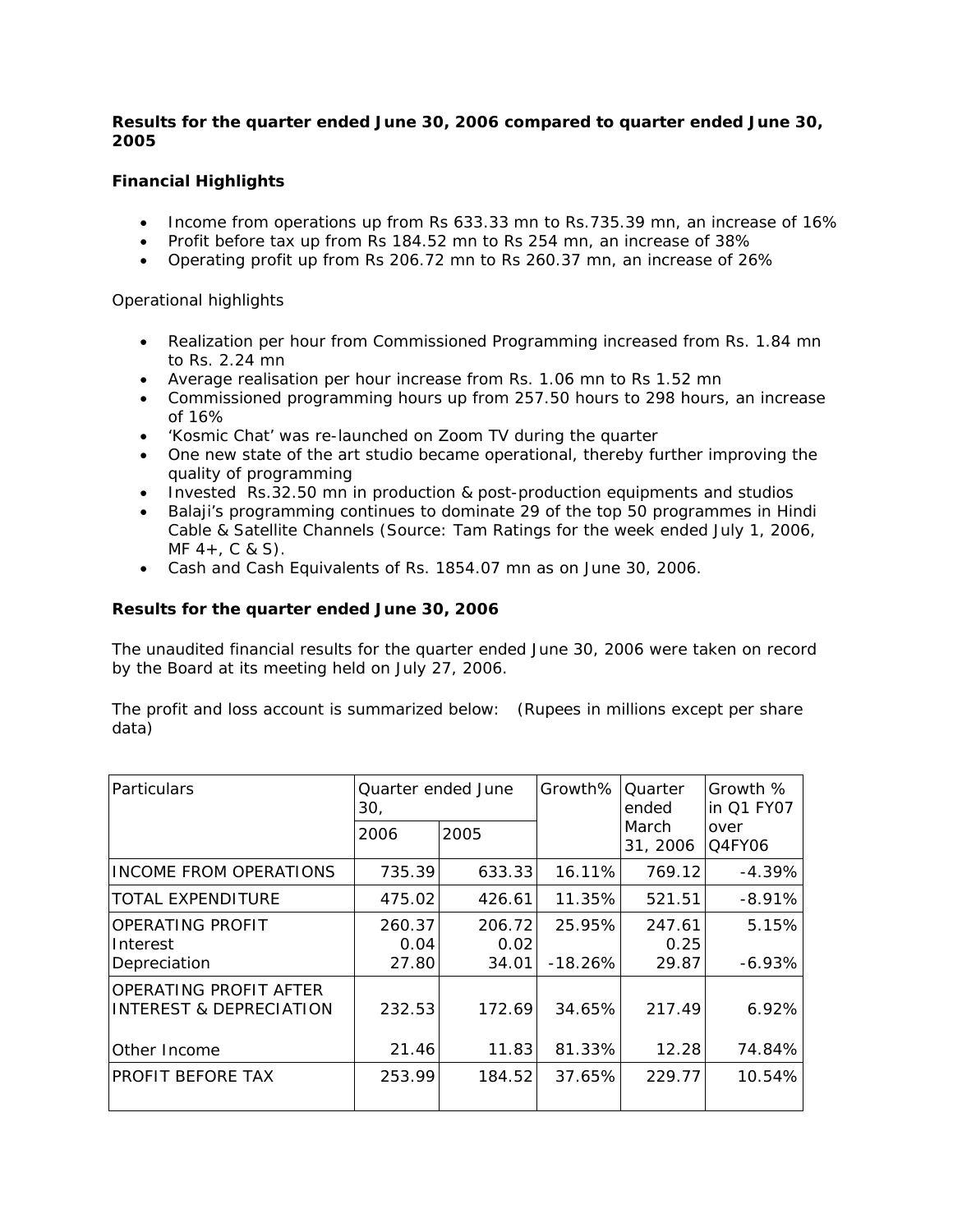| <b>Provision for Taxation</b>                                              | 80.22            | 59.37            | 35.12% | 74.74            | 7.33%  |
|----------------------------------------------------------------------------|------------------|------------------|--------|------------------|--------|
| NET PROFIT AFTER TAX                                                       | 173.77           | 125.15           | 38.85% | 155.03           | 12.09% |
| <b>EARNINGS PER SHARE</b><br>(Face Value is Rs. 2)                         | 2.66             | 1.92             | 38.54% | 2.38             | 11.76% |
| <b>IKEY RATIOS</b><br>Operating Profit Margin (%)<br>Net Profit Margin (%) | 35.41%<br>23.63% | 32.64%<br>19.76% |        | 32.19%<br>20.16% |        |

## *Management discussion and analysis on unaudited Financial Results of the Company for the Quarter ended June 30, 2006*

## **Revenues**

The Company recorded income from operations of Rs. 735.39 mn during the quarter, up 16.11% y-o-y. Revenue contribution from commissioned programming was Rs.668.53 mn, up 41.45% y-o-y, while that of sponsored programming was Rs. 66.48 mn. The share of commissioned programming in the revenues during the quarter was 91%, while that of sponsored programming was 9%.

The revenue-wise distribution between commissioned and sponsored programming during the quarter ended June 30, 2006, June 30, 2005 and March 31, 2006, is as follows:

| Programming  | <b>Rs. Mn</b>                             |        |        |     | Percentage |     |
|--------------|-------------------------------------------|--------|--------|-----|------------|-----|
|              | Q1FY07 Q1FY06 Q4FY06 Q1FY07 Q1FY06 Q4FY06 |        |        |     |            |     |
|              |                                           |        |        |     |            |     |
|              |                                           |        |        |     |            |     |
| Commissioned | 668.53                                    | 472.62 | 694.16 | 91  | 85         | 91  |
| Sponsored    | 66.48                                     | 85.31  | 71.90  | 9   | 15         |     |
|              | 735.01                                    | 557.93 | 766.06 | 100 | 100        | 100 |
|              |                                           |        |        |     |            |     |

#### Channel Wise Revenue

The Channelwise Revenue distribution during the quarter ended June 30, 2006, June 30, 2005 and March 31, 2006, is as follows:

| <b>Channels</b>                        | Rs. Mn        |        |                      | Percentage |        |               |
|----------------------------------------|---------------|--------|----------------------|------------|--------|---------------|
|                                        | <b>Q1FY07</b> |        | Q1FY06 Q4FY06 Q1FY07 |            | Q1FY06 | <b>Q4FY06</b> |
| Star, Sony, Zoom,<br>MTV, Hungama, Zee | 668.53        | 472.62 | 694.16               | 91         | 85     | 91            |
| Sun                                    | 8.66          | 9.02   | 8.25                 |            |        |               |
| Gemini                                 | 19.15         | 24.73  | 20.50                |            |        | 3             |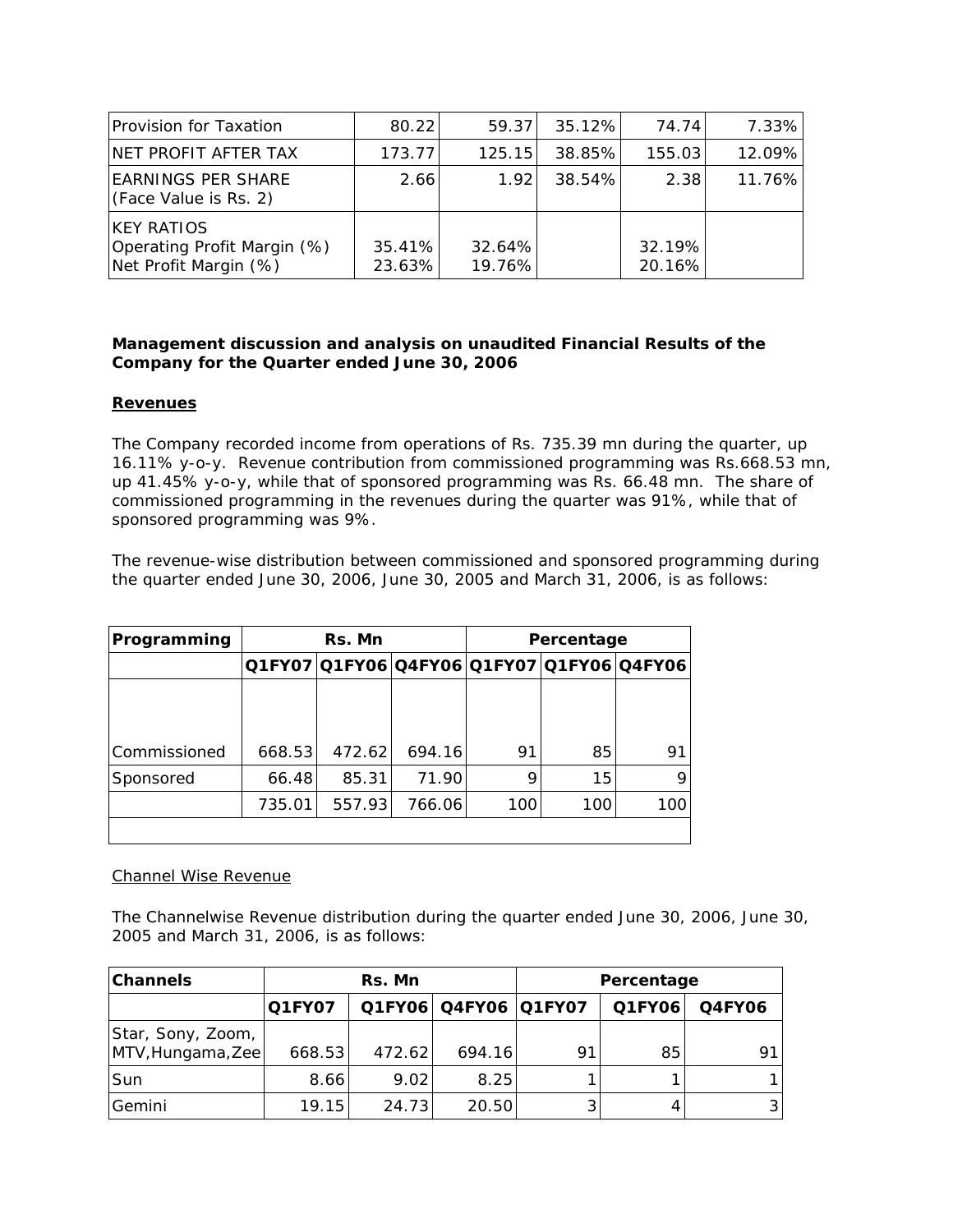| Udaya             | 20.54  | 30.97  | 26.34  |     |     | 31  |
|-------------------|--------|--------|--------|-----|-----|-----|
| <b>DD Network</b> | 1.60   | 8.45   | 1.05   |     |     |     |
| Surya             | 16.54  | 12.14  | 15.76  |     |     |     |
|                   |        |        |        |     |     |     |
|                   | 735.01 | 557.93 | 766.06 | 100 | 100 | 100 |

## *Programming Mix*

Commissioned & Sponsored Programs

The hourwise programming distribution during the quarter ended June 30, 2006, June 30, 2005 and March 31, 2006, is as follows:

| Programming  | No. of Hours                              |        |        |     | Percentage |      |
|--------------|-------------------------------------------|--------|--------|-----|------------|------|
|              | Q1FY07 Q1FY06 Q4FY06 Q1FY07 Q1FY06 Q4FY06 |        |        |     |            |      |
| Commissioned | 298.00                                    | 257.50 | 282.50 | 57  | 49         | 531  |
| Sponsored    | 220.50                                    | 271.50 | 253.00 | 43  | 51         | 47 I |
| Totall       | 518.50                                    | 529.00 | 535.50 | 100 | 1001       | 100  |

## **Other Income**

The Other Income during the quarter was Rs. 21.47 mn against Rs. 11.84 mn as on June 30, 2006.

## **Gross Block**

The Company's gross block increased from Rs.597.33 mn to Rs. 721.64 mn as on June 30, 2006.

During the quarter, the Company invested over Rs. 32.50 mn in production / postproduction equipments and construction of the state-of-the art studios in order to meet the increased programming requirements.

#### **Investments**

As on June 30, 2006, the Company's investments were at Rs. 1791.03 mn. The Company invested surplus funds in liquid/floating rate funds with the principal aim of safety *The market value of investments as on 30.06.2006 was Rs. 1828.22 mn.*

## **Debtors**

The Company's debtors (in days of income) have decreased from 95 days in FY06 to 82 days as on June 30, 2006.

## **Inventories**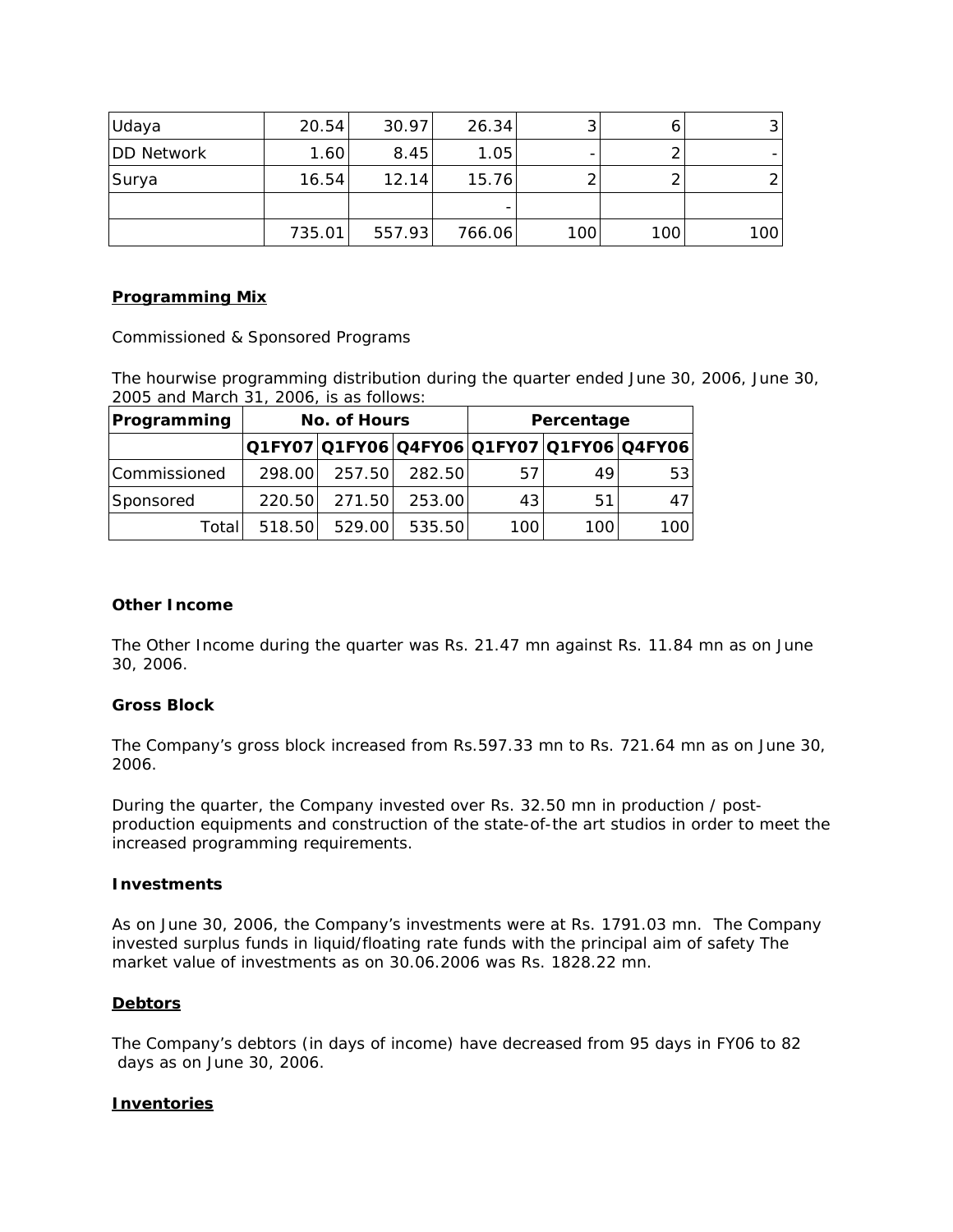The Company's inventories (in days of turnover) decreased from 15 days to 11 days as on June 30, 2006

#### **Loans and advances**

Loans and advances increased from Rs 170.48 mn as on March 31, 2006 to Rs 216.63 mn as on June 30, 2006. The Company's principal loans and advances comprised lease deposits for offices / studios and advances for films.

#### **Change in Programming during the quarter**

• The Company re-launched following serials during the quarter ended June 30, 2006

| <b>Serial</b> | Channel | Frequency |
|---------------|---------|-----------|
| Kosmiic Chat  | Zoom    | dav       |

• The following serial/s of the Company went off air during the quarter ended June 30, 2006.

| Serial          | <b>Channel</b> | Frequency |  |
|-----------------|----------------|-----------|--|
| Kanyadaana      | Udaya T.V.     | 5 days    |  |
| Kanavaru Kkaaha | Sun T.V.       | 5 days    |  |
| IHum Paanch     | Zee T.V.       | 2 days    |  |

## **Serials on air**

*As on June 30, 2006 the following 18 serials of the Company were on air on various channels.*

| Serial                       | Channel   | Frequency TRPs  |              | Top<br><b>TRPS</b><br>on the<br>same<br>channel |
|------------------------------|-----------|-----------------|--------------|-------------------------------------------------|
| Sponsored Serials (30 Shows) |           |                 |              |                                                 |
| Kalyani                      | Gemini TV | 5 Days          | 10.4         | 18.47                                           |
| Kumkuma Bhagya<br>Kadambarii | Udaya TV  | 5 Days5<br>Days | 7.22<br>6.22 | 11.01                                           |
| Kankkana                     | DD-       | 5 Days          | 19.37        | 25.47                                           |